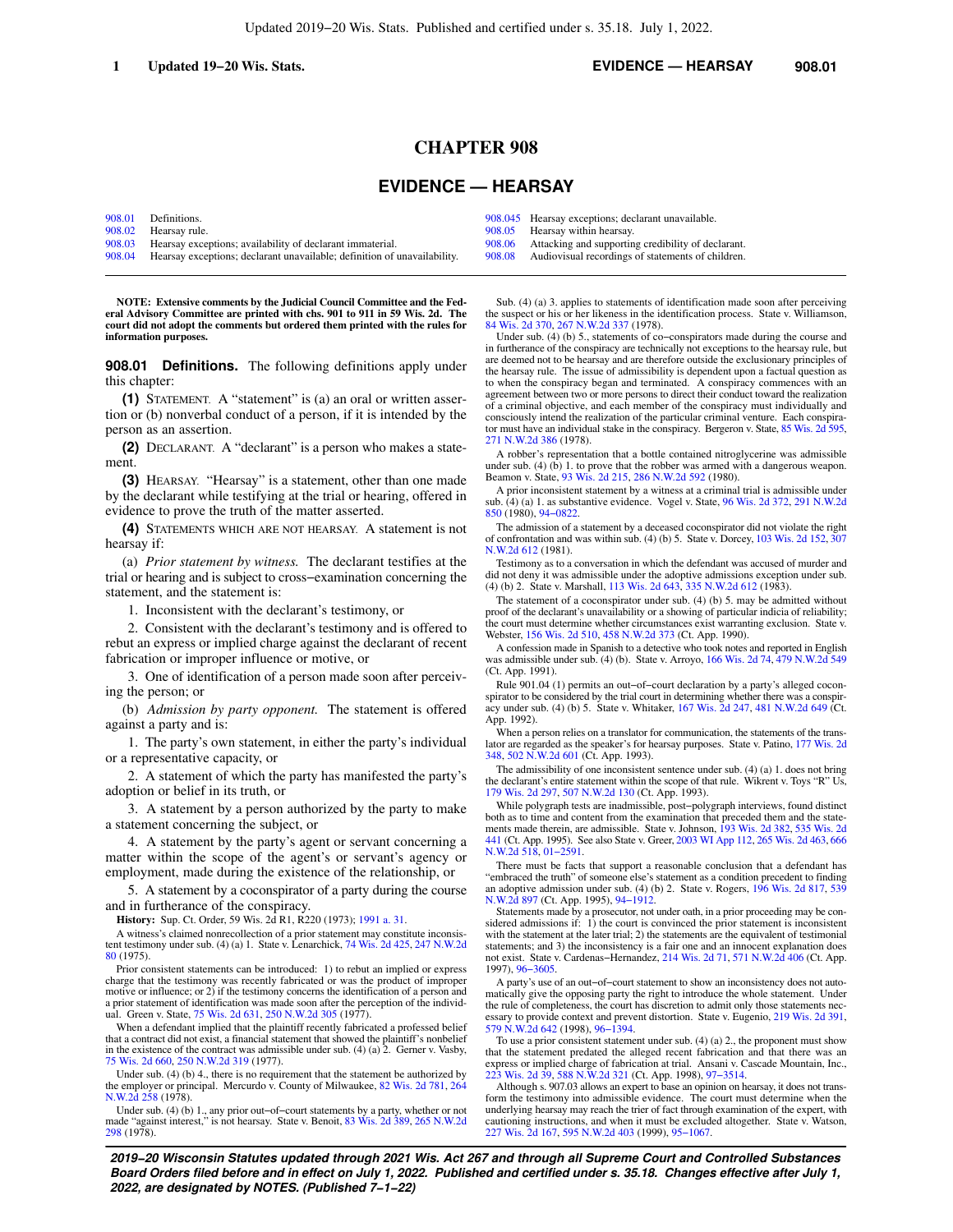# **908.01 EVIDENCE — HEARSAY Updated 19−20 Wis. Stats. 2**

When a criminal defendant objects to testimony of his or her out−of−court statement as incomplete or attempts to cross−examine the witness on additional parts of the statement, the court must make a discretionary determination regarding completeness as required by *Eugenio*. Additional portions of the defendant's statement are not ness as required by *Eugenio*. Additional portions of the defendant's inadmissible solely because the defendant chooses not to testify. State v. Anderson, [230 Wis. 2d 121,](https://docs.legis.wisconsin.gov/document/courts/230%20Wis.%202d%20121) [600 N.W.2d 913](https://docs.legis.wisconsin.gov/document/courts/600%20N.W.2d%20913) (Ct. App. 1999), [98−3639.](https://docs.legis.wisconsin.gov/document/wicourtofappeals/98-3639)

An "assertion" under sub. (1) is an expression of a fact, condition, or opinion. Nothing is an assertion unless intended to be one. An instruction to do something is not an assertion when offered to prove that the instruction was given and to explain the effect on the person to whom the instruction was given, but an expression of a fact, opinion, or condition that is implicit in the words of an utterance, as long as the speaker intended to express that fact, opinion, or condition is an assertion. The burden is on the party claiming that an utterance contains an implicit assertion to show that a particular expression of fact, opinion, or condition was intended by the speaker.<br>State v. Kutz, [2003 WI App 205](https://docs.legis.wisconsin.gov/document/courts/2003%20WI%20App%20205), [267 Wis. 2d 531,](https://docs.legis.wisconsin.gov/document/courts/267%20Wis.%202d%20531) [671 N.W.2d 660](https://docs.legis.wisconsin.gov/document/courts/671%20N.W.2d%20660), 02–1670.<br>Sub. (4) (b) deals with admissions by a party as a general

dental to an offer to plead are a special kind of party admission: they are impossible to segregate from the offer itself because the offer is implicit in the reasons advanced<br>therefor. Section 904.10 trumps sub. (4) (b) because it excludes only this particular<br>category of party admissions and therefore is m State v. Norwood, [2005 WI App 218,](https://docs.legis.wisconsin.gov/document/courts/2005%20WI%20App%20218) [287 Wis. 2d 679](https://docs.legis.wisconsin.gov/document/courts/287%20Wis.%202d%20679), [706 N.W.2d 683](https://docs.legis.wisconsin.gov/document/courts/706%20N.W.2d%20683), [04−1073](https://docs.legis.wisconsin.gov/document/wicourtofappeals/04-1073).

A statement is made in furtherance of a conspiracy under sub. (4) (b) 5. when the statement is part of the information flow between conspirators intended to help each perform his or her role. A statement of a coconspirator that is not hearsay may be used as evidence against another member of the conspiracy. State v. Savanh, [2005 WI App](https://docs.legis.wisconsin.gov/document/courts/2005%20WI%20App%20245) [245](https://docs.legis.wisconsin.gov/document/courts/2005%20WI%20App%20245), [287 Wis. 2d 876,](https://docs.legis.wisconsin.gov/document/courts/287%20Wis.%202d%20876) [707 N.W.2d 549,](https://docs.legis.wisconsin.gov/document/courts/707%20N.W.2d%20549) [04−2583.](https://docs.legis.wisconsin.gov/document/wicourtofappeals/04-2583)

When there was evidence in the record that the defendant approved his attorney's letter to the alleged victim, the letter fell clearly within sub.  $(4)$  (b) 3. as a "statement by a person authorized by the party to make a statement concerning the subject." State v. Adamczak, [2013 WI App 150,](https://docs.legis.wisconsin.gov/document/courts/2013%20WI%20App%20150) [352 Wis. 2d 34,](https://docs.legis.wisconsin.gov/document/courts/352%20Wis.%202d%2034) [841 N.W.2d 311](https://docs.legis.wisconsin.gov/document/courts/841%20N.W.2d%20311), [13−0310](https://docs.legis.wisconsin.gov/document/wicourtofappeals/13-0310).

The existence of a conspiracy under sub. (4) (b) 5. must be shown by a preponderance of the evidence by the party offering the statement. Bourjaily v. United States, [483 U.S. 171](https://docs.legis.wisconsin.gov/document/courts/483%20U.S.%20171) (1987).

Under sub. (4) (b) 4., a party introducing the statement of an agent as the admission of a principal need not show that the agent had authority to speak for the principal. The rule only requires that the agent's statement concern "a matter within the scope of his agency or employment." Perzinski v. Chevron Chemical Co. [503 F. 2d 654.](https://docs.legis.wisconsin.gov/document/courts/503%20F.%202d%20654)

Bourjaily v. United States: New rule for admitting coconspirator hearsay statements. 1988 WLR 577 (1988).

**908.02 Hearsay rule.** Hearsay is not admissible except as provided by these rules or by other rules adopted by the supreme court or by statute.

**History:** Sup. Ct. Order, 59 Wis. 2d R1, R248 (1973).

The rule of completeness requires that a statement, including otherwise inadmissi-ble evidence including hearsay, be admitted in its entirety when necessary to explain<br>an admissible portion of the statement. The rule is not restricted to writings or<br>recorded statements. State v. Sharp, [180 Wis. 2d 640,](https://docs.legis.wisconsin.gov/document/courts/180%20Wis.%202d%20640) 1993).

Prisoner disciplinary hearings are governed by administrative rules that permit consideration of hearsay evidence. State ex rel. Ortega v. McCaughtry, [221 Wis. 2d](https://docs.legis.wisconsin.gov/document/courts/221%20Wis.%202d%20376) [376](https://docs.legis.wisconsin.gov/document/courts/221%20Wis.%202d%20376), [585 N.W.2d 640](https://docs.legis.wisconsin.gov/document/courts/585%20N.W.2d%20640) (Ct. App. 1998), [97−2972](https://docs.legis.wisconsin.gov/document/wicourtofappeals/97-2972).

As long as motive and opportunity have been shown and there is also some evi-dence to directly connect a 3rd person to the crime charged that is not remote in time, place, or circumstances, the evidence should be admissible. State v. Knapp, [2003 WI](https://docs.legis.wisconsin.gov/document/courts/2003%20WI%20121) [121](https://docs.legis.wisconsin.gov/document/courts/2003%20WI%20121), [265 Wis. 2d 278,](https://docs.legis.wisconsin.gov/document/courts/265%20Wis.%202d%20278) [666 N.W.2d 881,](https://docs.legis.wisconsin.gov/document/courts/666%20N.W.2d%20881) [00−2590.](https://docs.legis.wisconsin.gov/document/wisupremecourt/00-2590)

A mechanistic application of the law of hearsay should not defeat a defendant's right to obtain a fair trial through the presentation of reliable hearsay evidence. Evidence that qualifies for admission under an exception to the hearsay rule, and is criti-cal to the defense implicates constitutional rights directly affecting the ascertainment of guilt and should be admitted under *Chambers v. Mississippi*, 410 U.S. at 302. State v. Knapp, [2003 WI 121,](https://docs.legis.wisconsin.gov/document/courts/2003%20WI%20121) [265 Wis. 2d 278](https://docs.legis.wisconsin.gov/document/courts/265%20Wis.%202d%20278), [666 N.W.2d 881,](https://docs.legis.wisconsin.gov/document/courts/666%20N.W.2d%20881) [00−2590.](https://docs.legis.wisconsin.gov/document/wisupremecourt/00-2590)

Computer−stored records, which memorialize the assertions of human declarants, are distinct from computer−generated records, which are the result of a process free of human intervention. The hearsay rule is designed to protect against the four testimonial infirmities of ambiguity, insincerity, faulty perception, and erroneous memory. A record created as a result of a computerized or mechanical process cannot lie, forget, or misunderstand and is not hearsay. Because such a report is not hearsay, it was subject only to the statutory authentication requirements, and was properly authenticated under s. 909.01 through the testimony of experienced operators. State v. Kandutsch, [2011 WI 78](https://docs.legis.wisconsin.gov/document/courts/2011%20WI%2078), [336 Wis. 2d 478,](https://docs.legis.wisconsin.gov/document/courts/336%20Wis.%202d%20478) [799 N.W.2d 865](https://docs.legis.wisconsin.gov/document/courts/799%20N.W.2d%20865),

**908.03 Hearsay exceptions; availability of declarant immaterial.** The following are not excluded by the hearsay rule, even though the declarant is available as a witness:

**(1)** PRESENT SENSE IMPRESSION. A statement describing or explaining an event or condition made while the declarant was perceiving the event or condition, or immediately thereafter.

**(2)** EXCITED UTTERANCE. A statement relating to a startling event or condition made while the declarant was under the stress of excitement caused by the event or condition.

**(3)** THEN EXISTING MENTAL, EMOTIONAL, OR PHYSICAL CONDI-TION. A statement of the declarant's then existing state of mind, emotion, sensation, or physical condition, such as intent, plan, motive, design, mental feeling, pain, and bodily health, but not including a statement of memory or belief to prove the fact remembered or believed unless it relates to the execution, revocation, identification, or terms of declarant's will.

**(4)** STATEMENTS FOR PURPOSES OF MEDICAL DIAGNOSIS OR TREATMENT. Statements made for purposes of medical diagnosis or treatment and describing medical history, or past or present symptoms, pain or sensations, or the inception or general character of the cause or external source thereof insofar as reasonably pertinent to diagnosis or treatment.

**(5)** RECORDED RECOLLECTION. A memorandum or record concerning a matter about which a witness once had knowledge but now has insufficient recollection to enable the witness to testify fully and accurately, shown to have been made when the matter was fresh in the witness's memory and to reflect that knowledge correctly.

**(6)** RECORDS OF REGULARLY CONDUCTED ACTIVITY. A memorandum, report, record, or data compilation, in any form, of acts, events, conditions, opinions, or diagnoses, made at or near the time by, or from information transmitted by, a person with knowledge, all in the course of a regularly conducted activity, as shown by the testimony of the custodian or other qualified witness, or by certification that complies with s. [909.02 \(12\)](https://docs.legis.wisconsin.gov/document/statutes/909.02(12)) or [\(13\)](https://docs.legis.wisconsin.gov/document/statutes/909.02(13)), or a statute permitting certification, unless the sources of information or other circumstances indicate lack of trustworthiness.

**(6m)** PATIENT HEALTH CARE RECORDS. (a) *Definition.* In this subsection:

1. "Health care provider" has the meanings given in ss. [146.81 \(1\)](https://docs.legis.wisconsin.gov/document/statutes/146.81(1)) and [655.001 \(8\).](https://docs.legis.wisconsin.gov/document/statutes/655.001(8))

2. "Patient health care records" has the meaning given in s. [146.81 \(4\).](https://docs.legis.wisconsin.gov/document/statutes/146.81(4))

(b) *Authentication witness unnecessary.* A custodian or other qualified witness required by sub. [\(6\)](https://docs.legis.wisconsin.gov/document/statutes/908.03(6)) is unnecessary if the party who intends to offer patient health care records into evidence at a trial or hearing does one of the following at least 40 days before the trial or hearing:

1. Serves upon all appearing parties an accurate, legible and complete duplicate of the patient health care records for a stated period certified by the record custodian.

2. Notifies all appearing parties that an accurate, legible and complete duplicate of the patient health care records for a stated period certified by the record custodian is available for inspection and copying during reasonable business hours at a specified location within the county in which the trial or hearing will be held.

(bm) *Presumption.* Billing statements or invoices that are patient health care records are presumed to state the reasonable value of the health care services provided and the health care services provided are presumed to be reasonable and necessary to the care of the patient. Any party attempting to rebut the presumption of the reasonable value of the health care services provided may not present evidence of payments made or benefits conferred by collateral sources.

(c) *Subpoena limitations.* Patient health care records are subject to subpoena only if one of the following conditions exists:

1. The health care provider is a party to the action.

2. The subpoena is authorized by an ex parte order of a judge for cause shown and upon terms.

3. If upon a properly authorized request of an attorney, the health care provider refuses, fails, or neglects to supply within 2 business days a legible certified duplicate of its records for the fees under s. [146.83 \(1f\)](https://docs.legis.wisconsin.gov/document/statutes/146.83(1f)) or [\(3f\)](https://docs.legis.wisconsin.gov/document/statutes/146.83(3f)), whichever is applicable.

**(7)** ABSENCE OF ENTRY IN RECORDS OF REGULARLY CONDUCTED ACTIVITY. Evidence that a matter is not included in the memoranda, reports, records or data compilations, in any form, of a regularly conducted activity, to prove the nonoccurrence or nonexistence of the matter, if the matter was of a kind of which a memorandum, report, record, or data compilation was regularly made and preserved, unless the sources of information or other circumstances indicate lack of trustworthiness.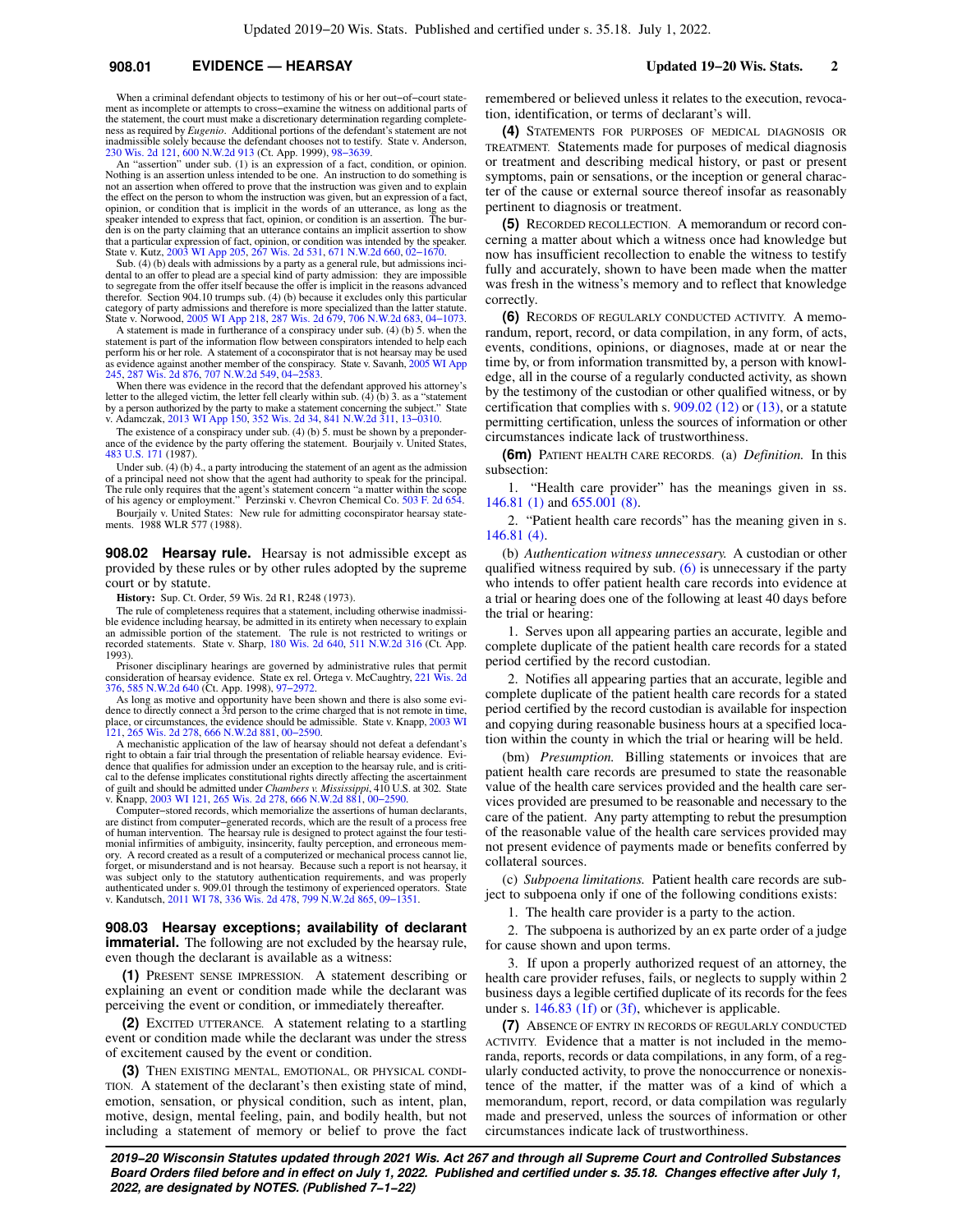**3 Updated 19−20 Wis. Stats. EVIDENCE — HEARSAY 908.03**

**(8)** PUBLIC RECORDS AND REPORTS. Records, reports, statements, or data compilations, in any form, of public offices or agencies, setting forth (a) the activities of the office or agency, or (b) matters observed pursuant to duty imposed by law, or (c) in civil cases and against the state in criminal cases, factual findings resulting from an investigation made pursuant to authority granted by law, unless the sources of information or other circumstances indicate lack of trustworthiness.

**(9)** RECORDS OF VITAL STATISTICS. Records or data compilations, in any form, of births, fetal deaths, deaths, or marriages, if the report thereof was made to a public office pursuant to requirements of law.

**(10)** ABSENCE OF PUBLIC RECORD OR ENTRY. To prove the absence of a record, report, statement, or data compilation, in any form, or the nonoccurrence or nonexistence of a matter of which a record, report, statement, or data compilation, in any form, was regularly made and preserved by a public office or agency, evidence in the form of a certification in accordance with s. [909.02,](https://docs.legis.wisconsin.gov/document/statutes/909.02) or testimony, that diligent search failed to disclose the record, report, statement, or data compilation, or entry.

**(11)** RECORDS OF RELIGIOUS ORGANIZATIONS. Statements of births, marriages, divorces, deaths, whether a child is marital or nonmarital, ancestry, relationship by blood, marriage or adoption, or other similar facts of personal or family history, contained in a regularly kept record of a religious organization.

**(12)** MARRIAGE, BAPTISMAL, AND SIMILAR CERTIFICATES. Statements of fact contained in a certificate that the maker performed a marriage or other ceremony or administered a sacrament, made by a member of the clergy, public official, or other person authorized by the rules or practices of a religious organization or by law to perform the act certified, and purporting to have been issued at the time of the act or within a reasonable time thereafter.

**(13)** FAMILY RECORDS. Statements of fact concerning personal or family history contained in family Bibles, genealogies, charts, engravings on rings, inscriptions on family portraits, engravings on urns, crypts, or tombstones, or the like.

**(14)** RECORDS OF DOCUMENTS AFFECTING AN INTEREST IN PROP-ERTY. The record of a document purporting to establish or affect an interest in property, as proof of the content of the original recorded document and its execution and delivery by each person by whom it purports to have been executed, if the record is a record of a public office and an applicable statute authorized the recording of documents of that kind in that office.

**(15)** STATEMENTS IN DOCUMENTS AFFECTING AN INTEREST IN PROPERTY. A statement contained in a document purporting to establish or affect an interest in property if the matter stated was relevant to the purpose of the document, unless dealings with the property since the document was made have been inconsistent with the truth of the statement or the purport of the document.

**(16)** STATEMENTS IN ANCIENT DOCUMENTS. Statements in a document in existence 20 years or more whose authenticity is established.

**(17)** MARKET REPORTS, COMMERCIAL PUBLICATIONS. Market quotations, tabulations, lists, directories, or other published compilations, generally used and relied upon by the public or by persons in particular occupations.

**(18)** LEARNED TREATISES. A published treatise, periodical or pamphlet on a subject of history, science or art is admissible as tending to prove the truth of a matter stated therein if the judge takes judicial notice, or a witness expert in the subject testifies, that the writer of the statement in the treatise, periodical or pamphlet is recognized in the writer's profession or calling as an expert in the subject.

(a) No published treatise, periodical or pamphlet constituting a reliable authority on a subject of history, science or art may be received in evidence, except for impeachment on cross−examination, unless the party proposing to offer such document in evidence serves notice in writing upon opposing counsel at least 40 days before trial. The notice shall fully describe the document which the party proposes to offer, giving the name of such document, the name of the author, the date of publication, the name of the publisher, and specifically designating the portion thereof to be offered. The offering party shall deliver with the notice a copy of the document or of the portion thereof to be offered.

(b) No rebutting published treatise, periodical or pamphlet constituting a reliable authority on a subject of history, science or art shall be received in evidence unless the party proposing to offer the same shall, not later than 20 days after service of the notice described in par. [\(a\)](https://docs.legis.wisconsin.gov/document/statutes/908.03(18)(a)), serve notice similar to that provided in par. [\(a\)](https://docs.legis.wisconsin.gov/document/statutes/908.03(18)(a)) upon counsel who has served the original notice. The party shall deliver with the notice a copy of the document or of the portion thereof to be offered.

(c) The court may, for cause shown prior to or at the trial, relieve the party from the requirements of this section in order to prevent a manifest injustice.

**(19)** REPUTATION CONCERNING PERSONAL OR FAMILY HISTORY. Reputation among members of a person's family by blood, adoption, or marriage, or among a person's associates, or in the community, concerning a person's birth, adoption, marriage, divorce, death, relationship by blood, adoption, or marriage, ancestry, whether the person is a marital or nonmarital child, or other similar fact of this personal or family history.

**(20)** REPUTATION CONCERNING BOUNDARIES OR GENERAL HIS-TORY. Reputation in a community, arising before the controversy, as to boundaries of or customs affecting lands in the community, and reputation as to events of general history important to the community or state or nation in which located.

**(21)** REPUTATION AS TO CHARACTER. Reputation of a person's character among the person's associates or in the community.

**(22)** JUDGMENT OF PREVIOUS CONVICTION. Evidence of a final judgment, entered after a trial or upon a plea of guilty, but not upon a plea of no contest, adjudging a person guilty of a felony as defined in ss.  $939.60$  and  $939.62$  (3) (b), to prove any fact essential to sustain the judgment, but not including, when offered by the state in a criminal prosecution for purposes other than impeachment, judgments against persons other than the accused. The pendency of an appeal may be shown but does not affect admissibility.

**(23)** JUDGMENT AS TO PERSONAL, FAMILY OR GENERAL HISTORY, OR BOUNDARIES. Judgments as proof of matters of personal, family or general history, or boundaries, essential to the judgment, if the same would be provable by evidence of reputation.

**(24)** OTHER EXCEPTIONS. A statement not specifically covered by any of the foregoing exceptions but having comparable circumstantial guarantees of trustworthiness.

**History:** Sup. Ct. Order, 59 Wis. 2d R250; Sup. Ct. Order, 67 Wis. 2d vii (1975); [1983 a. 447](https://docs.legis.wisconsin.gov/document/acts/1983/447); Sup. Ct. Order, 158 Wis. 20d xxv (1990); [1991 a. 32,](https://docs.legis.wisconsin.gov/document/acts/1991/32) [269](https://docs.legis.wisconsin.gov/document/acts/1991/269); [1993 a. 105](https://docs.legis.wisconsin.gov/document/acts/1993/105);<br>[1995 a. 27](https://docs.legis.wisconsin.gov/document/acts/1995/27) s. [9126 \(19\);](https://docs.legis.wisconsin.gov/document/acts/1995/27,%20s.%209126) [1997 a. 67,](https://docs.legis.wisconsin.gov/document/acts/1997/67) [156;](https://docs.legis.wisconsin.gov/document/acts/1997/156) [1999 a. 32,](https://docs.legis.wisconsin.gov/document/acts/1999/32) [85](https://docs.legis.wisconsin.gov/document/acts/1999/85), [162](https://docs.legis.wisconsin.gov/document/acts/1999/162); [2001 a. 74](https://docs.legis.wisconsin.gov/document/acts/2001/74), [109](https://docs.legis.wisconsin.gov/document/acts/2001/109); Sup.<br>Ct. Order No. 04–09, 2005 WI 148, 283 Wis. 2d xv; 200 28; [2011 a. 32;](https://docs.legis.wisconsin.gov/document/acts/2011/32) [2013 a. 166](https://docs.legis.wisconsin.gov/document/acts/2013/166) s.

**Judicial Council Note, 1990:** Sub. (6m) is repealed and recreated to extend the self−authentication provision to other health care providers in addition to hospitals. That such records may be authenticated without the testimony of their custodian does not obviate other proper objections to their admissibility. The revision changes the basic self−authentication procedure for all health care provider records (including hospitals) by requiring the records to be served on all parties or made reasonably available to them at least 40 days before the trial or hearing. The additional 30 days facilitates responsive discovery, while elimination of the filing requirement reduces courthouse records management impacts. [Re Order eff. 1−1−91]

**Comment, October 2005:** This amendment conforms Wisconsin's rule to the 2000 amendment of Rule 803 (6) of the Federal Rule of Evidence. The Judicial Council advised the court of its concern and desire that the proposed amendment to Wis. Stat. § 908.03 (6) not be viewed to change the law as expressed in State v. Williams, [2002 WI 58,](https://docs.legis.wisconsin.gov/document/courts/2002%20WI%2058) [253 Wis. 2d 99](https://docs.legis.wisconsin.gov/document/courts/253%20Wis.%202d%2099), [644 N.W.2d 919,](https://docs.legis.wisconsin.gov/document/courts/644%20N.W.2d%20919) regarding records of an investigation conducted for the particular purpose of litigation. [Re Sup. Ct. Order No. [04−09\]](https://docs.legis.wisconsin.gov/document/sco/04-09)

The *res gestae* exception is given a broader view when assertions of a young child are involved and will allow admitting statements by a child victim of a sexual assault to a parent two days later. Bertrang v. State, [50 Wis. 2d 702](https://docs.legis.wisconsin.gov/document/courts/50%20Wis.%202d%20702), [184 N.W.2d 867](https://docs.legis.wisconsin.gov/document/courts/184%20N.W.2d%20867) (1971).

Hearsay in a juvenile court worker's report was not admissible under sub. (6) or (8) at a delinquency hearing. Rusecki v. State, [56 Wis. 2d 299](https://docs.legis.wisconsin.gov/document/courts/56%20Wis.%202d%20299), [201 N.W.2d 832](https://docs.legis.wisconsin.gov/document/courts/201%20N.W.2d%20832)  $(1972)$ .

A medical record containing a diagnosis or opinion is admissible, but may be excluded if the entry requires explanation or a detailed statement of judgmental fac-<br>tors. Noland v. Mutual of Omaha Insurance Co., [57 Wis. 2d 633](https://docs.legis.wisconsin.gov/document/courts/57%20Wis.%202d%20633), [205 N.W.2d 388](https://docs.legis.wisconsin.gov/document/courts/205%20N.W.2d%20388) (1973).

The statement of a punch press operator that the press had repeated three times, made five minutes after the malfunction causing his injury, was admissible under the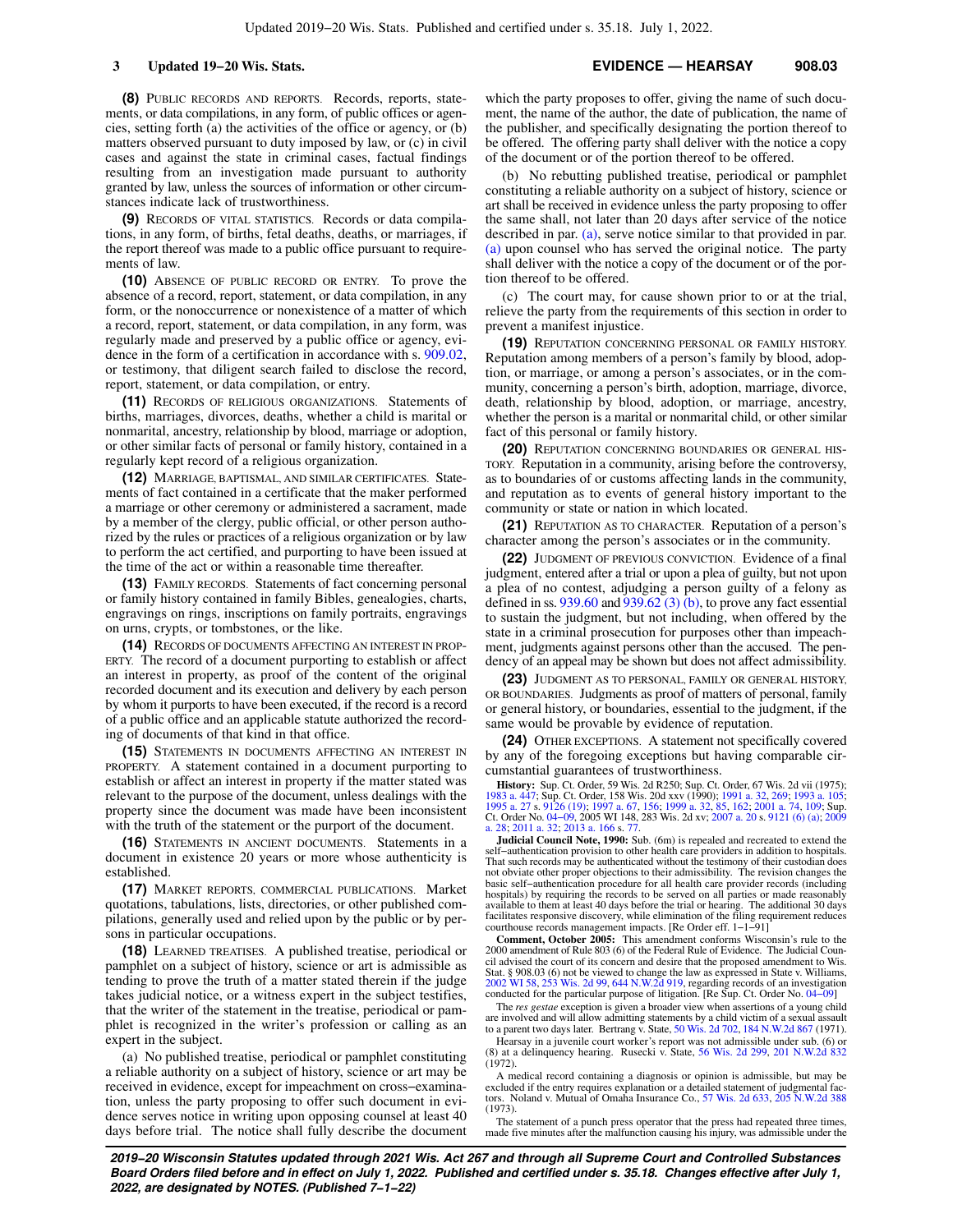### **908.03 EVIDENCE — HEARSAY Updated 19−20 Wis. Stats. 4**

excited utterance exception to the hearsay rule. Nelson v. L.&J. Press Corp., [65 Wis.](https://docs.legis.wisconsin.gov/document/courts/65%20Wis.%202d%20770) [2d 770](https://docs.legis.wisconsin.gov/document/courts/65%20Wis.%202d%20770), [223 N.W.2d 607](https://docs.legis.wisconsin.gov/document/courts/223%20N.W.2d%20607) (1974).

Under the *res gestae* exception to the hearsay rule, the "excited utterance" exception under sub. (2), testimony by the victim's former husband that his daughter called him at 5 a.m. the morning after a murder and told him, "daddy, daddy, Wilbur killed mommy," was admissible. State v. Davis, [66 Wis. 2d 636,](https://docs.legis.wisconsin.gov/document/courts/66%20Wis.%202d%20636) [225 N.W.2d 505](https://docs.legis.wisconsin.gov/document/courts/225%20N.W.2d%20505) (1975).

The official minutes of a highway committee were admissible under sub. (6) as records of a regularly conducted activity. State v. Nowakowski, [67 Wis. 2d 545](https://docs.legis.wisconsin.gov/document/courts/67%20Wis.%202d%20545), [227](https://docs.legis.wisconsin.gov/document/courts/227%20N.W.2d%20697) [N.W.2d 697](https://docs.legis.wisconsin.gov/document/courts/227%20N.W.2d%20697) (1975).

A public document, filed under oath and notarized by the defendant, was one having "circumstantial guarantees of trustworthiness" under sub. (24). State v. Nowakowski, [67 Wis. 2d 545](https://docs.legis.wisconsin.gov/document/courts/67%20Wis.%202d%20545), [227 N.W.2d 697](https://docs.legis.wisconsin.gov/document/courts/227%20N.W.2d%20697) (1975).

Statements made by a five−year−old child to his mother one day after an alleged sexual assault by the defendant were admissible under the excited utterance exception to the hearsay rule, since a more liberal interpretation is provided for that exception in the case of a young child alleged to have been the victim of a sexual assault. State ex rel. Harris v. Schmidt, [69 Wis. 2d 668,](https://docs.legis.wisconsin.gov/document/courts/69%20Wis.%202d%20668) [230 N.W.2d 890](https://docs.legis.wisconsin.gov/document/courts/230%20N.W.2d%20890) (1975).

Probation files and records are public records and admissible at a probation revocation hearing. State ex rel. Prellwitz v. Schmidt, [73 Wis. 2d 35,](https://docs.legis.wisconsin.gov/document/courts/73%20Wis.%202d%2035) [242 N.W.2d 227](https://docs.legis.wisconsin.gov/document/courts/242%20N.W.2d%20227) (1976).

A statement made by a victim within minutes after a stabbing that the defendant "did this to me" was admissible under sub. (2). La Barge v. State, [74 Wis. 2d 327](https://docs.legis.wisconsin.gov/document/courts/74%20Wis.%202d%20327), [246 N.W.2d 794](https://docs.legis.wisconsin.gov/document/courts/246%20N.W.2d%20794) (1976).

Personal observation of a startling event is not required under sub. (2). State v. Lenarchick, [74 Wis. 2d 425](https://docs.legis.wisconsin.gov/document/courts/74%20Wis.%202d%20425), [247 N.W.2d 80](https://docs.legis.wisconsin.gov/document/courts/247%20N.W.2d%2080) (1976).

Admission of hospital records did not deprive the defendant of the right to con-frontation. State v. Olson, [75 Wis. 2d 575,](https://docs.legis.wisconsin.gov/document/courts/75%20Wis.%202d%20575) [250 N.W.2d 12](https://docs.legis.wisconsin.gov/document/courts/250%20N.W.2d%2012) (1977).

Observations made by a prior trial judge in a decision approving the jury's award of damages were properly excluded as hearsay in a later trial. Johnson v. American Family Mutual Insurance Co., [93 Wis. 2d 633](https://docs.legis.wisconsin.gov/document/courts/93%20Wis.%202d%20633), [287 N.W.2d 729](https://docs.legis.wisconsin.gov/document/courts/287%20N.W.2d%20729) (1980).

Medical records as explained to the jury by a medical student were sufficient to support a conviction; the right to confrontation was not denied. Hagenkord v. State, [100 Wis. 2d 452,](https://docs.legis.wisconsin.gov/document/courts/100%20Wis.%202d%20452) [302 N.W.2d 421](https://docs.legis.wisconsin.gov/document/courts/302%20N.W.2d%20421) (1981).

A chiropractor could testify as to a patient's self−serving statements when those statements were used to form his medical opinion under sub. (4). Klingman v. Kruschke, [115 Wis. 2d 124,](https://docs.legis.wisconsin.gov/document/courts/115%20Wis.%202d%20124) [339 N.W.2d 603](https://docs.legis.wisconsin.gov/document/courts/339%20N.W.2d%20603) (Ct. App. 1983).

An interrogator's account of a child witness's out−of−court statements made four days after a murder, when notes of the conversation were available although not introduced, was admissible under sub. (24). State v. Jenkins, [168 Wis. 2d 175](https://docs.legis.wisconsin.gov/document/courts/168%20Wis.%202d%20175), [483 N.W.2d](https://docs.legis.wisconsin.gov/document/courts/483%20N.W.2d%20262) [262](https://docs.legis.wisconsin.gov/document/courts/483%20N.W.2d%20262) (1992).

For a statement to be an excited utterance there must be a "startling event or condition" and the declarant must have made the statement "while under the stress of excitement caused by the event or condition." State v. Bos reprinted at [178 Wis. 2d 628,](https://docs.legis.wisconsin.gov/document/courts/178%20Wis.%202d%20628) [496 N.W.2d 627](https://docs.legis.wisconsin.gov/document/courts/496%20N.W.2d%20627) (Ct. App. 1992).

When proffered hearsay has sufficient guarantees of reliability to come within a firmly rooted exception, the confrontation clause is satisfied. State v. Patino, [177](https://docs.legis.wisconsin.gov/document/courts/177%20Wis.%202d%20348) [Wis. 2d 348,](https://docs.legis.wisconsin.gov/document/courts/177%20Wis.%202d%20348) [502 N.W.2d 601](https://docs.legis.wisconsin.gov/document/courts/502%20N.W.2d%20601) (Ct. App. 1993).

In applying the excited utterance exception in child sexual assault cases, a court must consider factors including the child's age and the contemporaneousness and spontaneity of the assertions in relation to the alleged assault. In applying the sub. (24) residual exception in such a case, the court must consider the attributes of the child, the person to whom the statement was made, the circumstances under which the statement was made, the content of the statement, and corroborating evidence.<br>State v. Gerald L.C., [194 Wis. 2d 549,](https://docs.legis.wisconsin.gov/document/courts/194%20Wis.%202d%20549) [535 N.W.2d 777](https://docs.legis.wisconsin.gov/document/courts/535%20N.W.2d%20777) (Ct. App. 1995).

The sub. (2) excited utterance and the sub. (24) residual exceptions are discussed in relation to child sexual assault cases. State v. Huntington, [216 Wis. 2d 671,](https://docs.legis.wisconsin.gov/document/courts/216%20Wis.%202d%20671) [575](https://docs.legis.wisconsin.gov/document/courts/575%20N.W.2d%20268) [N.W.2d 268](https://docs.legis.wisconsin.gov/document/courts/575%20N.W.2d%20268) (1998), [96−1775](https://docs.legis.wisconsin.gov/document/wisupremecourt/96-1775).

The hearsay exception for medical diagnosis or treatment under sub. (4) does not apply to statements made to counselors or social workers. State v. Huntington, [216](https://docs.legis.wisconsin.gov/document/courts/216%20Wis.%202d%20671) [Wis. 2d 671,](https://docs.legis.wisconsin.gov/document/courts/216%20Wis.%202d%20671) [575 N.W.2d 268](https://docs.legis.wisconsin.gov/document/courts/575%20N.W.2d%20268) (1998), [96−1775.](https://docs.legis.wisconsin.gov/document/wisupremecourt/96-1775)

The requirement in sub. (18) that the writer of a statement in a treatise be recognized as an expert is not met by finding that the periodical containing the article was authoritative and reliable. Broadhead v. State Farm Mutual Insurance Co., [217 Wis.](https://docs.legis.wisconsin.gov/document/courts/217%20Wis.%202d%20231) [2d 231](https://docs.legis.wisconsin.gov/document/courts/217%20Wis.%202d%20231), [579 N.W.2d 761](https://docs.legis.wisconsin.gov/document/courts/579%20N.W.2d%20761) (Ct. App. 1998), [97−0904](https://docs.legis.wisconsin.gov/document/wicourtofappeals/97-0904).

The description of the effects of alcohol on a person contained in the Wisconsin Motorists Handbook produced by the Department of Transportation was admissible under sub. (8). Sullivan v. Waukesha County, [218 Wis. 2d 458,](https://docs.legis.wisconsin.gov/document/courts/218%20Wis.%202d%20458) [578 N.W.2d 596](https://docs.legis.wisconsin.gov/document/courts/578%20N.W.2d%20596) (1998), [96−3376.](https://docs.legis.wisconsin.gov/document/wisupremecourt/96-3376)

Evidence of 911 calls, including tapes and transcripts of the calls, is not inadmissible hearsay. Admission does not violate the right to confront witnesses. State v. Ballow, [230 Wis. 2d 495,](https://docs.legis.wisconsin.gov/document/courts/230%20Wis.%202d%20495) [602 N.W.2d 117](https://docs.legis.wisconsin.gov/document/courts/602%20N.W.2d%20117) (Ct. App. 1999)

A state crime lab report prepared for a prosecution was erroneously admitted as a business record under sub. (6). State v. Williams, [2002 WI 58,](https://docs.legis.wisconsin.gov/document/courts/2002%20WI%2058) [253 Wis. 2d 99](https://docs.legis.wisconsin.gov/document/courts/253%20Wis.%202d%2099), [644](https://docs.legis.wisconsin.gov/document/courts/644%20N.W.2d%20919) [N.W.2d 919,](https://docs.legis.wisconsin.gov/document/courts/644%20N.W.2d%20919) [00−3065.](https://docs.legis.wisconsin.gov/document/wisupremecourt/00-3065)

Sub. (3) allows admission of a declarant's statement of his or her feelings to prove only how the declarant feels and not to admit a declarant's statements of the cause of those feelings to prove certain events occurred. State v. Kutz, [2003 WI App 205,](https://docs.legis.wisconsin.gov/document/courts/2003%20WI%20App%20205) [267](https://docs.legis.wisconsin.gov/document/courts/267%20Wis.%202d%20531) [Wis. 2d 531,](https://docs.legis.wisconsin.gov/document/courts/267%20Wis.%202d%20531) [671 N.W.2d 660](https://docs.legis.wisconsin.gov/document/courts/671%20N.W.2d%20660), [02−1670](https://docs.legis.wisconsin.gov/document/wicourtofappeals/02-1670).

Unavailability for confrontation purposes requires both that the hearsay declarant not appear at the trial and, critically, that the state make a good−faith effort to produce that declarant at trial. If there is a remote possibility that affirmative measures might produce the declarant, the obligation of good faith may demand their effectuation. The lengths to which the prosecution must go to produce a witness is a question of reasonableness. State v. King, [2005 WI App 224](https://docs.legis.wisconsin.gov/document/courts/2005%20WI%20App%20224), [287 Wis. 2d 756,](https://docs.legis.wisconsin.gov/document/courts/287%20Wis.%202d%20756) [706 N.W.2d 181](https://docs.legis.wisconsin.gov/document/courts/706%20N.W.2d%20181), [04−2694](https://docs.legis.wisconsin.gov/document/wicourtofappeals/04-2694).

To be qualified to testify to the requirements of sub. (6), the witness must have personal knowledge of how the records were made so that the witness is qualified to tes-tify that they were made "at or near the time [of the event] by, or from information transmitted by, a person with knowledge" and "in the course of a regularly conducted<br>activity." Palisades Collection LLC v. Kalal, [2010 WI App 38,](https://docs.legis.wisconsin.gov/document/courts/2010%20WI%20App%2038) [324 Wis. 2d 180](https://docs.legis.wisconsin.gov/document/courts/324%20Wis.%202d%20180), [781](https://docs.legis.wisconsin.gov/document/courts/781%20N.W.2d%20503)<br>[N.W.2d 503,](https://docs.legis.wisconsin.gov/document/courts/781%20N.W.2d%20503) 09–0482. See also Central Prairie Financi [82,](https://docs.legis.wisconsin.gov/document/courts/2013%20WI%20App%2082) [348 Wis. 2d 583](https://docs.legis.wisconsin.gov/document/courts/348%20Wis.%202d%20583), [833 N.W.2d 866](https://docs.legis.wisconsin.gov/document/courts/833%20N.W.2d%20866), [12−2400](https://docs.legis.wisconsin.gov/document/wicourtofappeals/12-2400).

*Palisades* requires a showing that the witness has personal knowledge of how the documents in question were created, not that the witness describe the procedures used to create those documents or the precise location of their creation. "Personal knowledge," for purposes of sub. (6), does not require that the witness was present for a record's preparation or creation. Bank of America NA v. Neis, [2013 WI App 89,](https://docs.legis.wisconsin.gov/document/courts/2013%20WI%20App%2089) [349](https://docs.legis.wisconsin.gov/document/courts/349%20Wis.%202d%20461) [Wis. 2d 461,](https://docs.legis.wisconsin.gov/document/courts/349%20Wis.%202d%20461) [835 N.W.2d 527](https://docs.legis.wisconsin.gov/document/courts/835%20N.W.2d%20527), [12−1994.](https://docs.legis.wisconsin.gov/document/wicourtofappeals/12-1994)

Contracts, including promissory notes, are not hearsay when offered only for their legal effect, not to prove the truth of the matter asserted. Admissibility of these documents does not depend on sub. (6). Bank of America NA v. Neis, [2013 WI App 89](https://docs.legis.wisconsin.gov/document/courts/2013%20WI%20App%2089), [349 Wis. 2d 461](https://docs.legis.wisconsin.gov/document/courts/349%20Wis.%202d%20461), [835 N.W.2d 527,](https://docs.legis.wisconsin.gov/document/courts/835%20N.W.2d%20527) [12−1994.](https://docs.legis.wisconsin.gov/document/wicourtofappeals/12-1994)

When the elements of the business records exception are otherwise met, third− party records can fall within the business records exception if the party offering the records for admission into evidence establishes that the third–party's records are integrated into that party's business records and th relied upon in creating the records came from a prior servicer, the loan servicer inte-grated the prior servicer's records into its own records and there was extensive testimony as to that process and as to how the loan servicer created its own records in the course of its regularly conducted activity. Deutsche Bank National Trust Co. v. Olson, [2016 WI App 14,](https://docs.legis.wisconsin.gov/document/courts/2016%20WI%20App%2014) [366 Wis. 2d 720](https://docs.legis.wisconsin.gov/document/courts/366%20Wis.%202d%20720), [875 N.W.2d 649,](https://docs.legis.wisconsin.gov/document/courts/875%20N.W.2d%20649) [15−0192.](https://docs.legis.wisconsin.gov/document/wicourtofappeals/15-0192)

Medical bills that were not properly authenticated under sub. (6m) (b) were not inadmissible hearsay. The circuit court properly concluded as to their authenticity that the injured plaintiff could testify regarding whether the bills related to his injury. The presumptions of sub. (6m) (bm) applied in this case, when the bills introduced were "patient health care records" and were properly received into evidence, even if the party introducing the bills did not satisfy the requirements of sub. (6m) (b). Gaethke v. Pozder, [2017 WI App 38,](https://docs.legis.wisconsin.gov/document/courts/2017%20WI%20App%2038) [376 Wis. 2d 448](https://docs.legis.wisconsin.gov/document/courts/376%20Wis.%202d%20448), [899 N.W.2d 381,](https://docs.legis.wisconsin.gov/document/courts/899%20N.W.2d%20381) [16−0541](https://docs.legis.wisconsin.gov/document/wicourtofappeals/16-0541).

Portions of investigatory reports containing opinions or conclusions are admissible under the sub. (8) exception. Beech Aircraft Corp. v. Rainey, [488 U.S. 153](https://docs.legis.wisconsin.gov/document/courts/488%20U.S.%20153), [102 L.](https://docs.legis.wisconsin.gov/document/courts/102%20L.%20Ed.%202d%20445) [Ed. 2d 445](https://docs.legis.wisconsin.gov/document/courts/102%20L.%20Ed.%202d%20445) (1988).

Convictions through hearsay in child sexual abuse cases. Tuerkheimer. 72 MLR 47 (1988).

Expanding Wisconsin's Approach to the Business Records Exception. Whitehead. 98 MLR 1505 (2015).

Medical records discovery in Wisconsin personal injury litigation. 1974 WLR 524.

Children's Out−of−Court Statements. Anderson. WBB Oct. 1974.

Evidence review: Past recollection refreshed v. past recollection recorded. Fine. WBB Mar. 1984.

Evidence review: Business records and government reports: Hearsay Trojan horses? Fine. WBB Apr. 1984.

Hearsay and the Confrontation Clause. Biskupic. Wis. Law. May 2004. Thinking Outside the "Business Records" Box: Evidentiary Foundations for Com-

puter Records. O'Shea. Wis. Law. Feb. 2008. Business Records and Self−authentication: Together at Last. Hanson. Wis. Law. Sept. 2010.

The Ancient−Document Rule: Ancient Is Not as Old as You Think. Aquino. Wis. Law. Feb. 2012.

**908.04 Hearsay exceptions; declarant unavailable; definition of unavailability. (1)** "Unavailability as a witness" includes situations in which the declarant:

(a) Is exempted by ruling of the judge on the ground of privilege from testifying concerning the subject matter of the declarant's statement; or

(b) Persists in refusing to testify concerning the subject matter of the declarant's statement despite an order of the judge to do so; or

(c) Testifies to a lack of memory of the subject matter of the declarant's statement; or

(d) Is unable to be present or to testify at the hearing because of death or then existing physical or mental illness or infirmity; or

(e) Is absent from the hearing and the proponent of the declarant's statement has been unable to procure the declarant's attendance by process or other reasonable means.

**(2)** A declarant is not unavailable as a witness if the declarant's exemption, refusal, claim of lack of memory, inability, or absence is due to the procurement or wrongdoing of the proponent of the declarant's statement for the purpose of preventing the witness from attending or testifying.

**History:** Sup. Ct. Order, 59 Wis. 2d R1, R302 (1973); [1991 a. 32](https://docs.legis.wisconsin.gov/document/acts/1991/32).

Adequate medical evidence of probable psychological trauma is required to support an unavailability finding based on trauma, absent an emotional breakdown on the witness stand. State v. Sorenson, [152 Wis. 2d 471](https://docs.legis.wisconsin.gov/document/courts/152%20Wis.%202d%20471), [449 N.W.2d 280](https://docs.legis.wisconsin.gov/document/courts/449%20N.W.2d%20280) (Ct. App. 1989).

The state must show by a preponderance of the evidence that the declarant's absence is due to the defendant's misconduct under sub. (2). State v. Frambs, [157](https://docs.legis.wisconsin.gov/document/courts/157%20Wis.%202d%20700) [Wis. 2d 700,](https://docs.legis.wisconsin.gov/document/courts/157%20Wis.%202d%20700) [460 N.W.2d 811](https://docs.legis.wisconsin.gov/document/courts/460%20N.W.2d%20811) (Ct. App. 1990).

When testimonial statements are at issue, the only indicium of reliability sufficient to satisfy constitutional demands is confrontation. "Testimonial statements" applies at a minimum to prior testimony at a preliminary hearing, before a grand jury, or at a former trial and to police interrogations. Crawford v. Washington, [541 U.S. 36,](https://docs.legis.wisconsin.gov/document/courts/541%20U.S.%2036) [124](https://docs.legis.wisconsin.gov/document/courts/124%20S.%20Ct.%201354) [S. Ct. 1354,](https://docs.legis.wisconsin.gov/document/courts/124%20S.%20Ct.%201354) [158 L. Ed. 2d 177](https://docs.legis.wisconsin.gov/document/courts/158%20L.%20Ed.%202d%20177) (2004).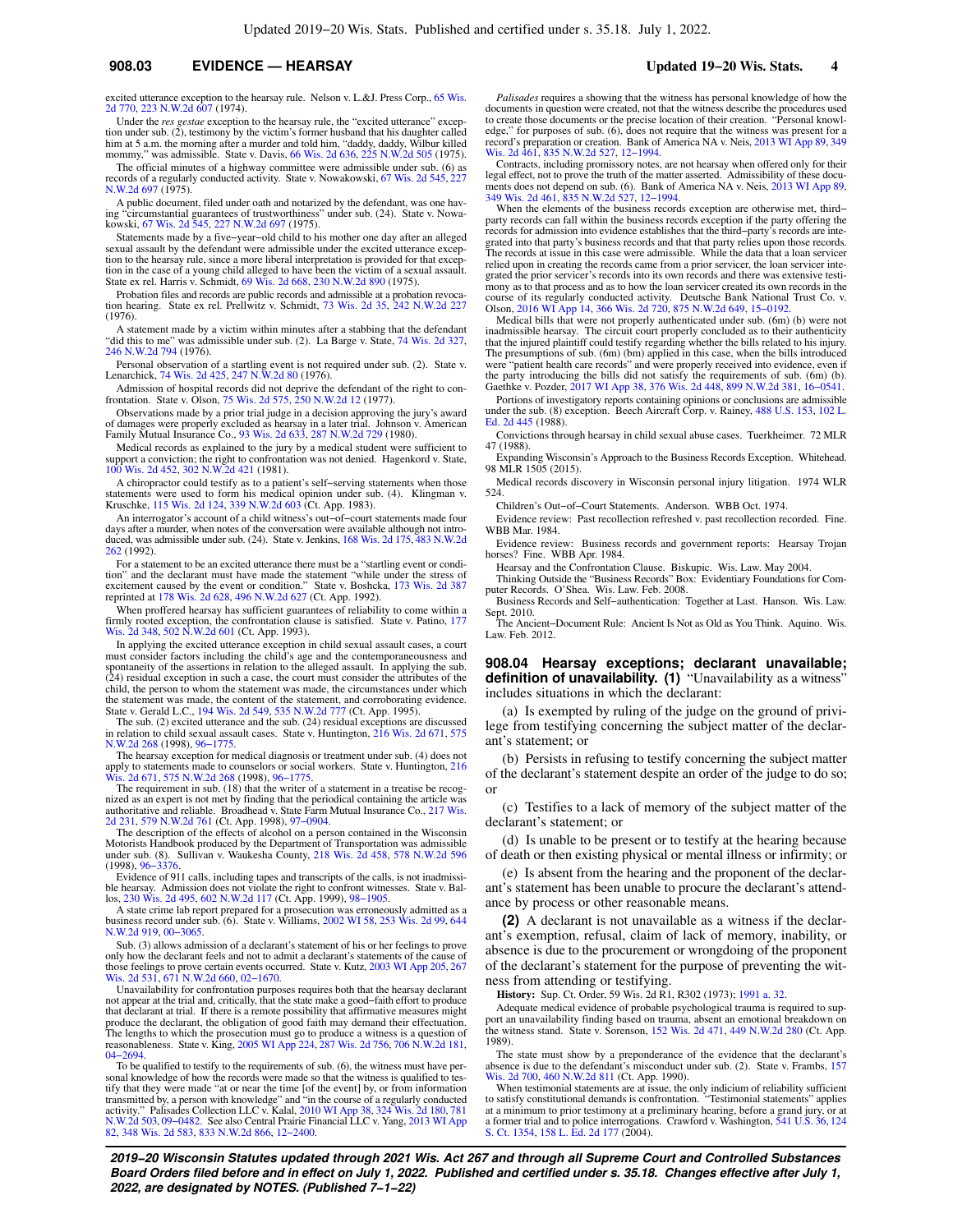**5 Updated 19−20 Wis. Stats. EVIDENCE — HEARSAY 908.05**

A finding of unavailability of a witness due to mental illness, made on the basis of a confused and stale record, deprived the defendant of the right to confront witnesses, but the error was harmless. Burns v. Clusen, [599 F. Supp. 1438](https://docs.legis.wisconsin.gov/document/courts/599%20F.%20Supp.%201438) (1984). Hearsay and the Confrontation Clause. Biskupic. Wis. Law. May 2004.

**908.045 Hearsay exceptions; declarant unavailable.**

The following are not excluded by the hearsay rule if the declarant is unavailable as a witness:

**(1)** FORMER TESTIMONY. Testimony given as a witness at another hearing of the same or a different proceeding, or in a deposition taken in compliance with law in the course of another proceeding, at the instance of or against a party with an opportunity to develop the testimony by direct, cross−, or redirect examination, with motive and interest similar to those of the party against whom now offered.

**(2)** STATEMENT OF RECENT PERCEPTION. A statement, not in response to the instigation of a person engaged in investigating, litigating, or settling a claim, which narrates, describes, or explains an event or condition recently perceived by the declarant, made in good faith, not in contemplation of pending or anticipated litigation in which the declarant was interested, and while the declarant's recollection was clear.

**(3)** STATEMENT UNDER BELIEF OF IMPENDING DEATH. A statement made by a declarant while believing that the declarant's death was imminent, concerning the cause or circumstances of what the declarant believed to be the declarant's impending death.

**(4)** STATEMENT AGAINST INTEREST. A statement which was at the time of its making so far contrary to the declarant's pecuniary or proprietary interest, or so far tended to subject the declarant to civil or criminal liability or to render invalid a claim by the declarant against another or to make the declarant an object of hatred, ridicule, or disgrace, that a reasonable person in the declarant's position would not have made the statement unless the person believed it to be true. A statement tending to expose the declarant to criminal liability and offered to exculpate the accused is not admissible unless corroborated.

**(5)** STATEMENT OF PERSONAL OR FAMILY HISTORY OF DECLAR-ANT. A statement concerning the declarant's own birth, adoption, marriage, divorce, relationship by blood, adoption or marriage, ancestry, whether the person is a marital or nonmarital child, or other similar fact of personal or family history, even though declarant had no means of acquiring personal knowledge of the matter stated.

**(5m)** STATEMENT OF PERSONAL OR FAMILY HISTORY OF PERSON OTHER THAN THE DECLARANT. A statement concerning the birth, adoption, marriage, divorce, relationship by blood, adoption or marriage, ancestry, whether the person is a marital or nonmarital child, or other similar fact of personal or family history and death of a person other than the declarant, if the declarant was related to the other person by blood, adoption or marriage or was so intimately associated with the other person's family as to be likely to have accurate information concerning the matter declared.

**(6)** OTHER EXCEPTIONS. A statement not specifically covered by any of the foregoing exceptions but having comparable circumstantial guarantees of trustworthiness.

**History:** Sup. Ct. Order, 59 Wis. 2d R1, R308 (1973); [1975 c. 94](https://docs.legis.wisconsin.gov/document/acts/1975/94) s. [91 \(12\);](https://docs.legis.wisconsin.gov/document/acts/1975/94,%20s.%2091) [1975](https://docs.legis.wisconsin.gov/document/acts/1975/199) [c. 199;](https://docs.legis.wisconsin.gov/document/acts/1975/199) [1983 a. 447;](https://docs.legis.wisconsin.gov/document/acts/1983/447) [1991 a. 32;](https://docs.legis.wisconsin.gov/document/acts/1991/32) [1999 a. 85.](https://docs.legis.wisconsin.gov/document/acts/1999/85)

A good−faith effort to obtain a witness's presence at trial is a prerequisite to finding that the witness is "unavailable" for purposes of invoking the hearsay exception respecting former testimony. La Barge v. State, [74 Wis. 2d 327](https://docs.legis.wisconsin.gov/document/courts/74%20Wis.%202d%20327), [246 N.W.2d 794](https://docs.legis.wisconsin.gov/document/courts/246%20N.W.2d%20794)  $(1976)$ .

The defendant's right of confrontation was not violated by the admission at trial of preliminary examination testimony of a deceased witness when the defendant had an unlimited opportunity to cross−examine the witness and the testimony involved the same issues and parties as at trial. Nabbefeld v. State, [83 Wis. 2d 515,](https://docs.legis.wisconsin.gov/document/courts/83%20Wis.%202d%20515) [266 N.W.2d](https://docs.legis.wisconsin.gov/document/courts/266%20N.W.2d%20292) [292](https://docs.legis.wisconsin.gov/document/courts/266%20N.W.2d%20292) (1978).

A statement against penal interest may be admissible under sub. (4) if four factors indicating trustworthiness of the statement are present. Ryan v. State, [95 Wis. 2d 83](https://docs.legis.wisconsin.gov/document/courts/95%20Wis.%202d%2083), [289 N.W.2d 349](https://docs.legis.wisconsin.gov/document/courts/289%20N.W.2d%20349) (Ct. App. 1980).

A finding of unavailability of a witness due to mental illness, made on the basis of a confused and stale record, deprived the defendant of the right to confront the witness. State v. Zellmer, [100 Wis. 2d 136,](https://docs.legis.wisconsin.gov/document/courts/100%20Wis.%202d%20136) [301 N.W.2d 209](https://docs.legis.wisconsin.gov/document/courts/301%20N.W.2d%20209) (1981).

Corroboration under sub. (4) must be sufficient to permit a reasonable person to conclude, in light of all the facts and circumstances, that the statement could be true. State v. Anderson, [141 Wis. 2d 653](https://docs.legis.wisconsin.gov/document/courts/141%20Wis.%202d%20653), [416 N.W.2d 276](https://docs.legis.wisconsin.gov/document/courts/416%20N.W.2d%20276) (1987).

Under the "totality of factors" test, statements by a 7−year−old sexual abuse victim to a social worker possessed sufficient guarantees of trustworthiness to be admissible under sub. (6) at a preliminary hearing. State v. Sorenson, [143 Wis. 2d 226,](https://docs.legis.wisconsin.gov/document/courts/143%20Wis.%202d%20226) [421](https://docs.legis.wisconsin.gov/document/courts/421%20N.W.2d%2077) [N.W.2d 77](https://docs.legis.wisconsin.gov/document/courts/421%20N.W.2d%2077) (1988).

The exception for a statement of recent perception under sub. (2) does not apply to the aural perception of an oral statement privately told to a person. State v. Stevens, [171 Wis. 2d 106](https://docs.legis.wisconsin.gov/document/courts/171%20Wis.%202d%20106), [490 N.W.2d 753](https://docs.legis.wisconsin.gov/document/courts/490%20N.W.2d%20753) (Ct. App. 1992).

The exception under sub. (4) for a statement that makes the declarant an object of hatred, ridicule, or disgrace requires that the declarant have a personal interest in keeping the statement secret. State v. Stevens, [171 Wis. 2d 106](https://docs.legis.wisconsin.gov/document/courts/171%20Wis.%202d%20106), [490 N.W.2d 753](https://docs.legis.wisconsin.gov/document/courts/490%20N.W.2d%20753) (Ct. App. 1992).

The similar motive and interest requirement of sub. (1) is discussed. State v. Hick-man, [182 Wis. 2d 318,](https://docs.legis.wisconsin.gov/document/courts/182%20Wis.%202d%20318) [513 N.W.2d 657](https://docs.legis.wisconsin.gov/document/courts/513%20N.W.2d%20657) (Ct. App. 1994).

The sub. (6) residual exception should be applied only to novel or unanticipated categories of hearsay. The testimony of a five−year−old girl against her mother fell within the sub. (6) exception when there were adequate assurances of trustworthiness. Requiring the girl to incriminate her mother at trial presented an exigency similar to the psychological scarring of a child victim. State v. Petrovic, [224 Wis. 2d 477](https://docs.legis.wisconsin.gov/document/courts/224%20Wis.%202d%20477), N.W.2d 238 (Ct. App. 1999), 97-3403.

There are objective and subjective poles to the "social interest" exception under sub. (4) for statements that would subject the declarant to hatred, ridicule, or disgrace The objective pole is the determination that the declarant actually faced a risk of hatred, ridicule, or disgrace. The subjective pole is the declarant's appreciation of that risk. State v. Murillo, [2001 WI App 11,](https://docs.legis.wisconsin.gov/document/courts/2001%20WI%20App%2011) [240 Wis. 2d 666](https://docs.legis.wisconsin.gov/document/courts/240%20Wis.%202d%20666), [623 N.W.2d 187,](https://docs.legis.wisconsin.gov/document/courts/623%20N.W.2d%20187) [00−0812](https://docs.legis.wisconsin.gov/document/wicourtofappeals/00-0812). But see Murillo v. Frank, [402 F.3d 786](https://docs.legis.wisconsin.gov/document/courts/402%20F.3d%20786) (2005).

If a hearsay statement falls within a firmly rooted hearsay exception, it is automati-cally admitted; such statements are reliable without cross−examination. Hearsay that is not within a firmly rooted exception requires "particularized showings of trustworthiness" to be admitted. The social interest exception under sub. (4) is not firmly rooted, but there were sufficient showings of trust worthiness in this case. State v. Murillo, [2001 WI App 11,](https://docs.legis.wisconsin.gov/document/courts/2001%20WI%20App%2011) [240 Wis. 2d 666](https://docs.legis.wisconsin.gov/document/courts/240%20Wis.%202d%20666), [623 N.W.2d 187](https://docs.legis.wisconsin.gov/document/courts/623%20N.W.2d%20187), [00−0812.](https://docs.legis.wisconsin.gov/document/wicourtofappeals/00-0812) But see Murillo v. Frank, [402 F.3d 786](https://docs.legis.wisconsin.gov/document/courts/402%20F.3d%20786) (2005).

When ruling on a narrative's admissibility, a court must determine the separate admissibility of each single declaration or remark, which should be interpreted within the context of the circumstances under which it was made to determine if that asser-tion is in fact sufficiently against interest. State v. Joyner, [2002 WI App 250](https://docs.legis.wisconsin.gov/document/courts/2002%20WI%20App%20250), [258 Wis.](https://docs.legis.wisconsin.gov/document/courts/258%20Wis.%202d%20249) [2d 249](https://docs.legis.wisconsin.gov/document/courts/258%20Wis.%202d%20249), [653 N.W.2d 290,](https://docs.legis.wisconsin.gov/document/courts/653%20N.W.2d%20290) [01−3049](https://docs.legis.wisconsin.gov/document/wicourtofappeals/01-3049).

When a witness's memory, credibility, or bias was not at issue at trial, the inability of the defendant to cross−examine the witness at the preliminary hearing with ques-tions that went to memory, credibility, or bias did not present an unusual circumstance that undermined the reliability of the witness's testimony. Admission of the unavailable witness's preliminary hearing testimony did not violate the defendant's constitutional right to confrontation. State v. Norman, [2003 WI 72](https://docs.legis.wisconsin.gov/document/courts/2003%20WI%2072), [262 Wis. 2d 506,](https://docs.legis.wisconsin.gov/document/courts/262%20Wis.%202d%20506) [664](https://docs.legis.wisconsin.gov/document/courts/664%20N.W.2d%2082) [N.W.2d 82](https://docs.legis.wisconsin.gov/document/courts/664%20N.W.2d%2082), [01−3303](https://docs.legis.wisconsin.gov/document/wisupremecourt/01-3303).

The recent perception exception under sub. (2) was intended to allow more time between the observation of the event and the statement, as opposed to the exceptions for present sense impression and excited utterances. In analyzing the recency of an event under the exception, the mere passage of time, while important, is not controlling but depends on the particular circumstances of the case. State v. Weed, [2003 WI](https://docs.legis.wisconsin.gov/document/courts/2003%20WI%2085) [85](https://docs.legis.wisconsin.gov/document/courts/2003%20WI%2085), [263 Wis. 2d 434,](https://docs.legis.wisconsin.gov/document/courts/263%20Wis.%202d%20434) [666 N.W.2d 485](https://docs.legis.wisconsin.gov/document/courts/666%20N.W.2d%20485), [01−1746](https://docs.legis.wisconsin.gov/document/wisupremecourt/01-1746).

Neither sub. (4) nor *Anderson* imposes a fixed requirement of corroboration that is independent of the declarant's self−inculpatory statement. That a declarant's confession is repeated to more than one witness may well be sufficient, in light of all the facts and circumstances, to permit a reasonable person to conclude that it could be true, even in the absence of corroboration that is independent of the confession itself. State v. Guerard, [2004 WI 85](https://docs.legis.wisconsin.gov/document/courts/2004%20WI%2085), [273 Wis. 2d 250,](https://docs.legis.wisconsin.gov/document/courts/273%20Wis.%202d%20250) [682 N.W.2d 12,](https://docs.legis.wisconsin.gov/document/courts/682%20N.W.2d%2012) [02−2404](https://docs.legis.wisconsin.gov/document/wisupremecourt/02-2404).

Sub. (2) is not a firmly rooted hearsay exception. It lacks historical longevity and enjoys very limited acceptance. However, hearsay admitted under sub. (2) may satisfy the confrontation clause so long as the evidence bears particularized guarantees of trustworthiness. State v. Manuel, [2005 WI 75,](https://docs.legis.wisconsin.gov/document/courts/2005%20WI%2075) [281 Wis. 2d 554](https://docs.legis.wisconsin.gov/document/courts/281%20Wis.%202d%20554), [697 N.W.2d 811](https://docs.legis.wisconsin.gov/document/courts/697%20N.W.2d%20811), [03−0113](https://docs.legis.wisconsin.gov/document/wisupremecourt/03-0113).

The admission of a dying declaration statement does not violate the constitutional right to confront witnesses. The confrontation right does not apply when an exception to that right was recognized at common law at the time of the founding, which the dying declaration exception was. The fairest way to resolve the tension between the state's interest in presenting a dying declaration and concerns about its potential unreliability is to freely permit the aggressive impeachment of a dying declaration on any grounds that may be relevant in a particular case. State v. Beauchamp, [2011 WI 27](https://docs.legis.wisconsin.gov/document/courts/2011%20WI%2027), [333 Wis. 2d 1](https://docs.legis.wisconsin.gov/document/courts/333%20Wis.%202d%201), [796 N.W.2d 780,](https://docs.legis.wisconsin.gov/document/courts/796%20N.W.2d%20780) [09−0806.](https://docs.legis.wisconsin.gov/document/wisupremecourt/09-0806)

The sub. (4) declaration against social interest exception is an unusual exception to the hearsay doctrine and cannot support the use of confessions and affidavits when the long−established, and better supported, penal−interest exception does not. Murillo v. Frank, [402 F.3d 786](https://docs.legis.wisconsin.gov/document/courts/402%20F.3d%20786) (2005).

Corroboration requirement for statements against penal interest. 1989 WLR 403 (1989).

**908.05 Hearsay within hearsay.** Hearsay included within hearsay is not excluded under the hearsay rule if each part of the combined statements conforms with an exception to the hearsay rule provided in this chapter.

**History:** Sup. Ct. Order, 59 Wis. 2d R1, R323 (1973).

The admission of double hearsay did not violate the defendant's right to confront witnesses. State v. Lenarchick, [74 Wis. 2d 425,](https://docs.legis.wisconsin.gov/document/courts/74%20Wis.%202d%20425) [247 N.W.2d 80](https://docs.legis.wisconsin.gov/document/courts/247%20N.W.2d%2080) (1976).

Evidence of 911 calls, including tapes and transcripts of the calls, is not inadmissible hearsay. Admission does not violate the right to confront witnesses. State v. Ballos, [230 Wis. 2d 495,](https://docs.legis.wisconsin.gov/document/courts/230%20Wis.%202d%20495) [602 N.W.2d 117](https://docs.legis.wisconsin.gov/document/courts/602%20N.W.2d%20117) (Ct. App. 1999), [98−1905](https://docs.legis.wisconsin.gov/document/wicourtofappeals/98-1905).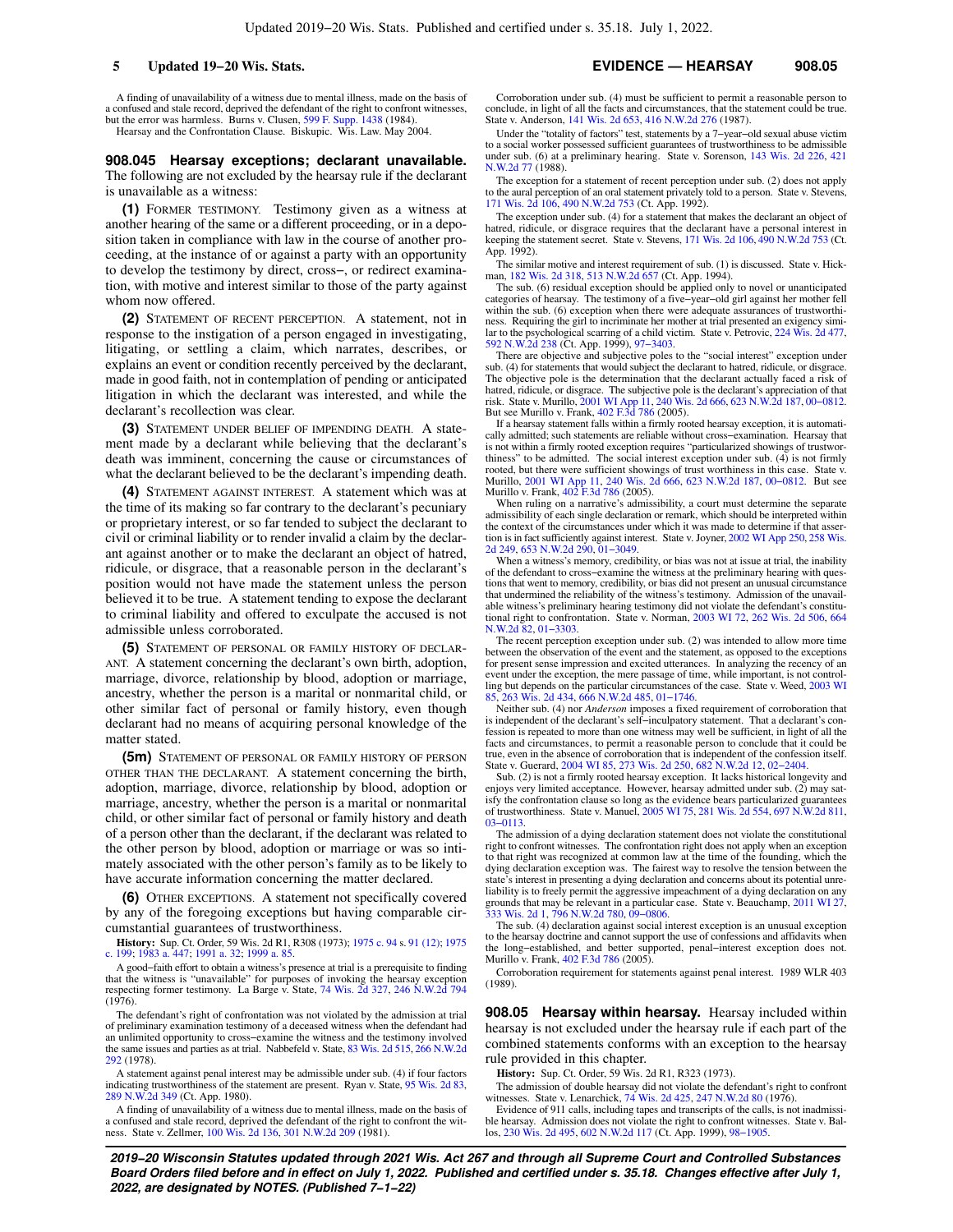# **908.05 EVIDENCE — HEARSAY Updated 19−20 Wis. Stats. 6**

Before entertaining the question of whether proffered evidence is hearsay or falls under a hearsay exception, courts must engage in an analysis of whether the evidence is relevant. In this case, because testimony as to the victim's character and personal history was not relevant to the defendant's guilt or innocence, testimony on those issues was not admissible regardless of the applicability of any hearsay exceptions. State v. Jacobs, [2012 WI App 104](https://docs.legis.wisconsin.gov/document/courts/2012%20WI%20App%20104), [344 Wis. 2d 142,](https://docs.legis.wisconsin.gov/document/courts/344%20Wis.%202d%20142) [822 N.W.2d 885](https://docs.legis.wisconsin.gov/document/courts/822%20N.W.2d%20885), [11−1852](https://docs.legis.wisconsin.gov/document/wicourtofappeals/11-1852).

**908.06 Attacking and supporting credibility of declarant.** When a hearsay statement has been admitted in evidence, the credibility of the declarant may be attacked, and if attacked may be supported by any evidence which would be admissible for those purposes if declarant had testified as a witness. Evidence of a statement or conduct by the declarant at any time, inconsistent with the declarant's hearsay statement, is not subject to any requirement that the declarant may have been afforded an opportunity to deny or explain. If the party against whom a hearsay statement has been admitted calls the declarant as a witness, the party is entitled to examine the declarant on the statement as if under cross−examination.

**History:** Sup. Ct. Order, 59 Wis. 2d R1, R325 (1973); [1991 a. 32.](https://docs.legis.wisconsin.gov/document/acts/1991/32)

**908.08 Audiovisual recordings of statements of children. (1)** In any criminal trial or hearing, juvenile fact−finding hearing under s. [48.31](https://docs.legis.wisconsin.gov/document/statutes/48.31) or [938.31](https://docs.legis.wisconsin.gov/document/statutes/938.31) or revocation hearing under s. [302.113 \(9\) \(am\)](https://docs.legis.wisconsin.gov/document/statutes/302.113(9)(am)), [302.114 \(9\) \(am\),](https://docs.legis.wisconsin.gov/document/statutes/302.114(9)(am)) [304.06 \(3\)](https://docs.legis.wisconsin.gov/document/statutes/304.06(3)), or [973.10 \(2\),](https://docs.legis.wisconsin.gov/document/statutes/973.10(2)) the court or hearing examiner may admit into evidence the audiovisual recording of an oral statement of a child who is available to testify, as provided in this section.

**(2)** (a) Not less than 10 days before the trial or hearing, or such later time as the court or hearing examiner permits upon cause shown, the party offering the statement shall file with the court or hearing officer an offer of proof showing the caption of the case, the name and present age of the child who has given the statement, the date, time and place of the statement and the name and business address of the camera operator. That party shall give notice of the offer of proof to all other parties, including notice of reasonable opportunity for them to view the statement before the hearing under par. [\(b\).](https://docs.legis.wisconsin.gov/document/statutes/908.08(2)(b))

(b) Before the trial or hearing in which the statement is offered and upon notice to all parties, the court or hearing examiner shall conduct a hearing on the statement's admissibility. At or before the hearing, the court shall view the statement. At the hearing, the court or hearing examiner shall rule on objections to the statement's admissibility in whole or in part. If the trial is to be tried by a jury, the court shall enter an order for editing as provided in s. [885.44 \(12\)](https://docs.legis.wisconsin.gov/document/statutes/885.44(12)).

**(3)** The court or hearing examiner shall admit the recording upon finding all of the following:

(a) That the trial or hearing in which the recording is offered will commence:

1. Before the child's 12th birthday; or

2. Before the child's 16th birthday and the interests of justice warrant its admission under sub. [\(4\).](https://docs.legis.wisconsin.gov/document/statutes/908.08(4))

(b) That the recording is accurate and free from excision, alteration and visual or audio distortion.

(c) That the child's statement was made upon oath or affirmation or, if the child's developmental level is inappropriate for the administration of an oath or affirmation in the usual form, upon the child's understanding that false statements are punishable and of the importance of telling the truth.

(d) That the time, content and circumstances of the statement provide indicia of its trustworthiness.

(e) That admission of the statement will not unfairly surprise any party or deprive any party of a fair opportunity to meet allegations made in the statement.

**(4)** In determining whether the interests of justice warrant the admission of an audiovisual recording of a statement of a child who is at least 12 years of age but younger than 16 years of age, among the factors which the court or hearing examiner may consider are any of the following:

(a) The child's chronological age, level of development and capacity to comprehend the significance of the events and to verbalize about them.

(b) The child's general physical and mental health.

(c) Whether the events about which the child's statement is made constituted criminal or antisocial conduct against the child or a person with whom the child had a close emotional relationship and, if the conduct constituted a battery or a sexual assault, its duration and the extent of physical or emotional injury thereby caused.

(d) The child's custodial situation and the attitude of other household members to the events about which the child's statement is made and to the underlying proceeding.

(e) The child's familial or emotional relationship to those involved in the underlying proceeding.

(f) The child's behavior at or reaction to previous interviews concerning the events involved.

(g) Whether the child blames himself or herself for the events involved or has ever been told by any person not to disclose them; whether the child's prior reports to associates or authorities of the events have been disbelieved or not acted upon; and the child's subjective belief regarding what consequences to himself or herself, or persons with whom the child has a close emotional relationship, will ensue from providing testimony.

(h) Whether the child manifests or has manifested symptoms associated with posttraumatic stress disorder or other mental disorders, including, without limitation, reexperiencing the events, fear of their repetition, withdrawal, regression, guilt, anxiety, stress, nightmares, enuresis, lack of self−esteem, mood changes, compulsive behaviors, school problems, delinquent or antisocial behavior, phobias or changes in interpersonal relationships.

(i) Whether admission of the recording would reduce the mental or emotional strain of testifying or reduce the number of times the child will be required to testify.

**(5)** (a) If the court or hearing examiner admits a recorded statement under this section, the party who has offered the statement into evidence may nonetheless call the child to testify immediately after the statement is shown to the trier of fact. Except as provided in par. [\(b\)](https://docs.legis.wisconsin.gov/document/statutes/908.08(5)(b)), if that party does not call the child, the court or hearing examiner, upon request by any other party, shall order that the child be produced immediately following the showing of the statement to the trier of fact for cross−examination.

(am) The testimony of a child under par. [\(a\)](https://docs.legis.wisconsin.gov/document/statutes/908.08(5)(a)) may be taken in accordance with s.  $972.11$  (2m), if applicable.

(b) If a recorded statement under this section is shown at a preliminary examination under s. [970.03](https://docs.legis.wisconsin.gov/document/statutes/970.03) and the party who offers the statement does not call the child to testify, the court may not order under par. [\(a\)](https://docs.legis.wisconsin.gov/document/statutes/908.08(5)(a)) that the child be produced for cross−examination at the preliminary examination.

**(6)** Recorded oral statements of children under this section in the possession, custody or control of the state are discoverable under ss. [48.293 \(3\)](https://docs.legis.wisconsin.gov/document/statutes/48.293(3)), [304.06 \(3d\)](https://docs.legis.wisconsin.gov/document/statutes/304.06(3d)), [971.23 \(1\) \(e\)](https://docs.legis.wisconsin.gov/document/statutes/971.23(1)(e)) and [973.10 \(2g\).](https://docs.legis.wisconsin.gov/document/statutes/973.10(2g))

**(7)** At a trial or hearing under sub. [\(1\)](https://docs.legis.wisconsin.gov/document/statutes/908.08(1)), a court or a hearing examiner may also admit into evidence an audiovisual recording of an oral statement of a child that is hearsay and is admissible under this chapter as an exception to the hearsay rule.

**History:** [1985 a. 262;](https://docs.legis.wisconsin.gov/document/acts/1985/262) [1989 a. 31](https://docs.legis.wisconsin.gov/document/acts/1989/31); [1993 a. 98;](https://docs.legis.wisconsin.gov/document/acts/1993/98) [1995 a. 77](https://docs.legis.wisconsin.gov/document/acts/1995/77), [387;](https://docs.legis.wisconsin.gov/document/acts/1995/387) [1997 a. 319;](https://docs.legis.wisconsin.gov/document/acts/1997/319) [2001](https://docs.legis.wisconsin.gov/document/acts/2001/109) [a. 109](https://docs.legis.wisconsin.gov/document/acts/2001/109); [2005 a. 42](https://docs.legis.wisconsin.gov/document/acts/2005/42).

**Judicial Council Note, 1985:** See the legislative purpose clause in Section 1 of this act. Sub. (1) limits this hearsay exception to criminal trials and hearings in criminal,

juvenile and probation or parole revocation cases at which the child is available to testify. Other exceptions may apply when the child is unavailable. See ss. 908.04 and 908.045, stats. Sub. (5) allows the proponent to call the child to testify and other parties to have the child called for cross−examination. The right of a criminal defendant to cross–examine the declarant at the trial or hearing in which the statement is admitted satisfies constitutional confrontation requirements. California v. Green, [399 U.S.](https://docs.legis.wisconsin.gov/document/courts/399%20U.S.%20149) [149,](https://docs.legis.wisconsin.gov/document/courts/399%20U.S.%20149) 166 and 167 (1970); State v. Burns, [112 Wis. 2d 131,](https://docs.legis.wisconsin.gov/document/courts/112%20Wis.%202d%20131) 144, [332 N.W.2d 757](https://docs.legis.wisconsin.gov/document/courts/332%20N.W.2d%20757) (1983). A defendant who exercises this right is not precluded from calling the child as a defense witness.

Sub. (2) requires a pretrial offer of proof and a hearing at which the court or hearing examiner must rule upon objections to the admissibility of the statement in whole or in part. These objections may be based upon evidentiary grounds or upon the require-